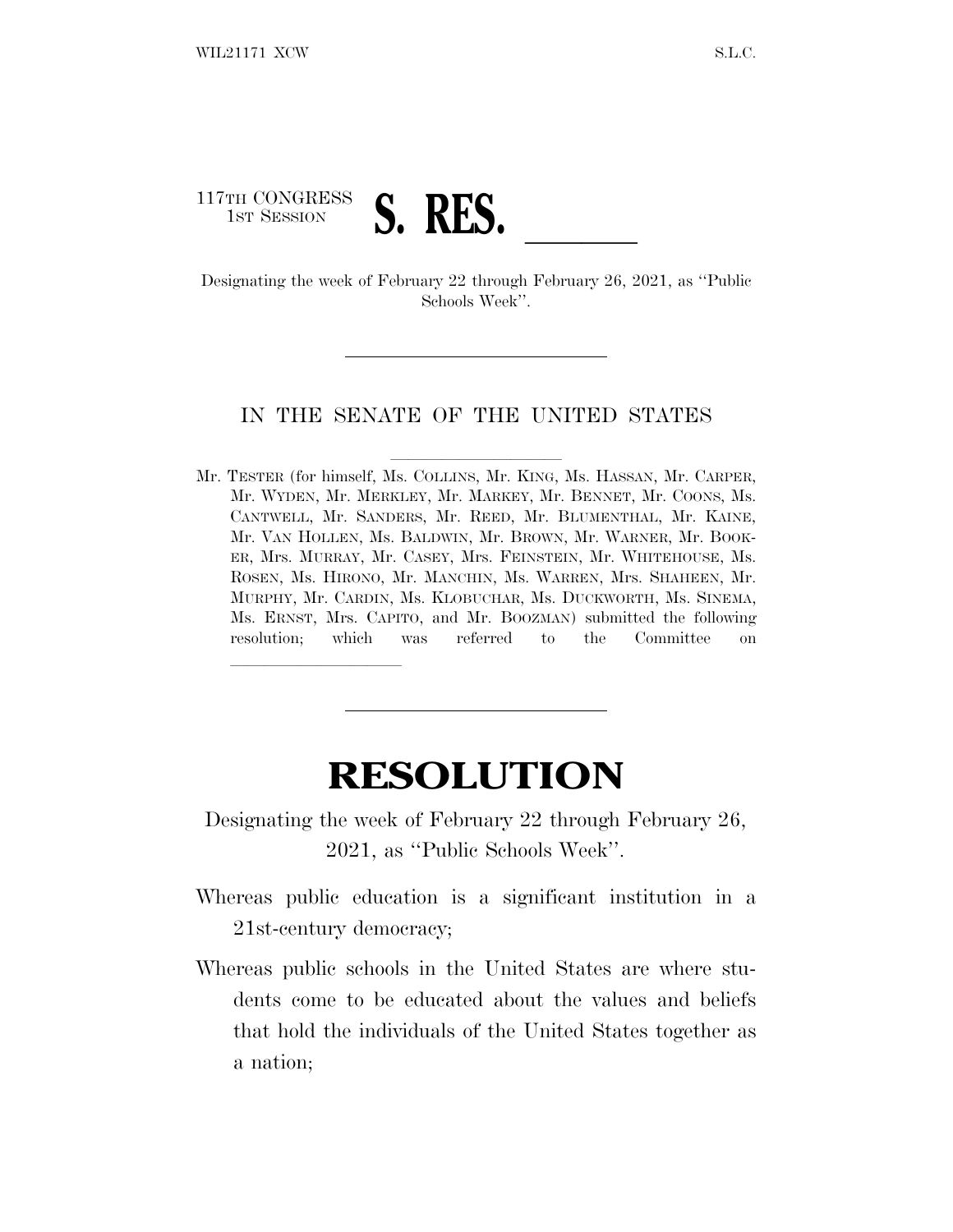2

- Whereas public schools prepare young individuals of the United States to contribute to the society, economy, and citizenry of the country;
- Whereas 90 percent of children in the United States attend public schools;

Whereas Federal, State, and local lawmakers should—

(1) prioritize support for strengthening the public schools of the United States;

(2) empower superintendents, principals, and other school leaders to implement, manage, and lead school districts and schools in partnership with educators, parents, and other local education stakeholders; and

(3) support services and programs that are critical to helping students engage in learning, including counseling, extracurricular activities, and mental health supports;

- Whereas public schools should foster inclusive, safe, and highquality environments in which children can learn to think critically, problem solve, and build relationships;
- Whereas public schools should provide environments in which all students have the opportunity to succeed beginning in their earliest years, regardless of who a student is or where a student lives;

Whereas Congress should support—

(1) efforts to advance equal opportunity and excellence in public education;

(2) efforts to implement evidence-based practices in public education; and

(3) continuous improvements to public education; Whereas every child should—